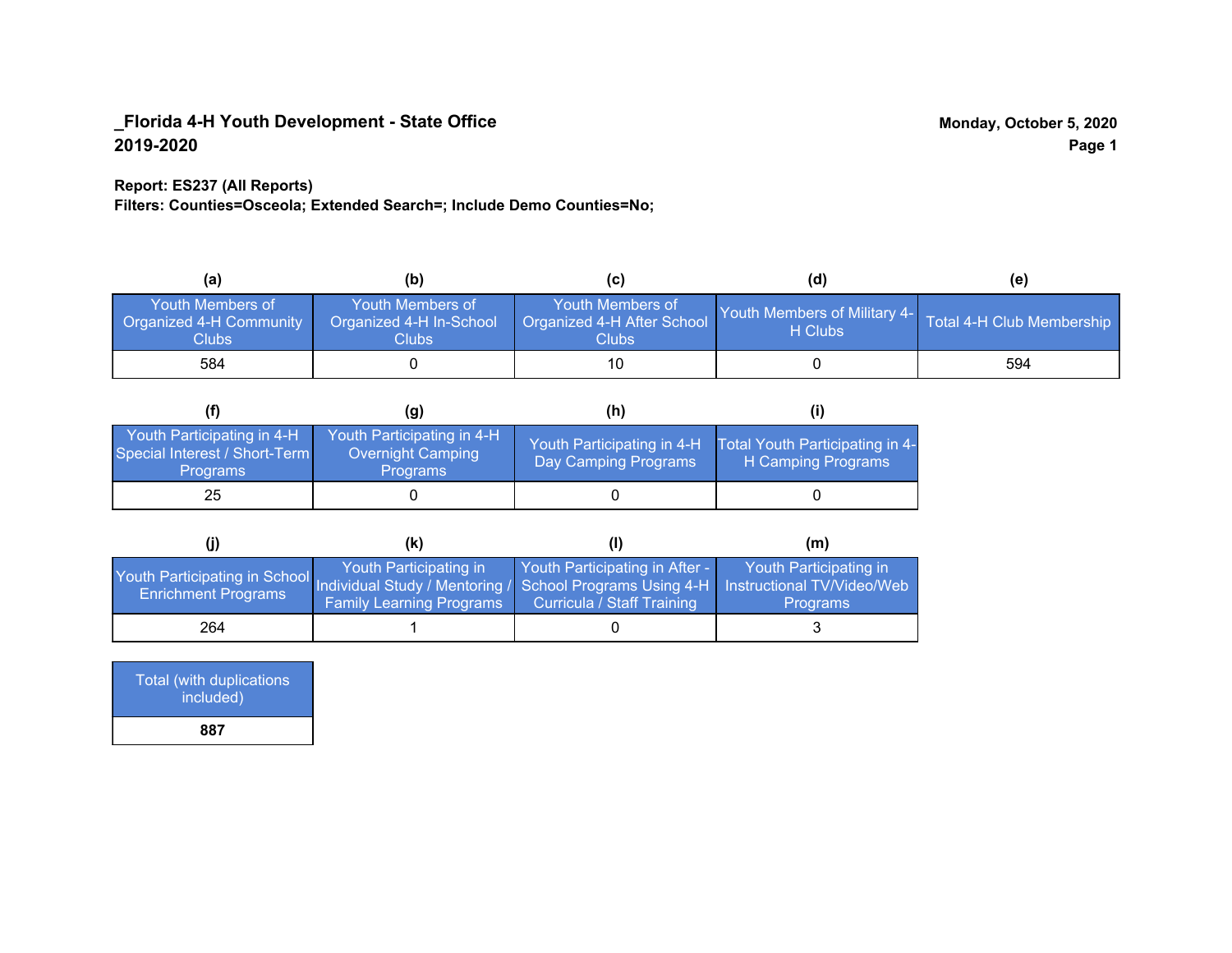**Report: ES237 (All Reports)**

**Filters: Counties=Osceola; Extended Search=; Include Demo Counties=No;**

## **School Grade (duplications eliminated)**

| <b>Kinder</b> | 1st | 2nd | 3rd | 4th | 5th | 6th | 7th | 8th | sth <sup>1</sup> | 10th | 11th | $\vert$ 12th $\vert$ | Post HS Not in School Special | Total |
|---------------|-----|-----|-----|-----|-----|-----|-----|-----|------------------|------|------|----------------------|-------------------------------|-------|
|               | 50  | 43  | 48  | 324 | 60  | 39  | 44  | 42  | 31               | 39   | 37   | $\sim$<br><u>L</u>   |                               | 826   |

# **Gender of 4-H Youth Participants (duplications eliminated)**

| Male | Female | Total |
|------|--------|-------|
| 381  | 445    | 826   |

# **Place of Residence of 4-H Youth Participants (duplications eliminated)**

| Farm | Towns of under 10,000 and<br>rural non-farm | Towns and cities (10,000-<br>50,000), and their suburbs | Suburbs of cities of over<br>50,000 | Central cities of over 50,000 | <b>Total</b> |
|------|---------------------------------------------|---------------------------------------------------------|-------------------------------------|-------------------------------|--------------|
| 163  | 69                                          | 222                                                     | 340                                 |                               | 826          |

## **Total 4-H Youth Participants (duplications eliminated)**

**Total** 

**<sup>826</sup> Note: The four totals on this page should all match.**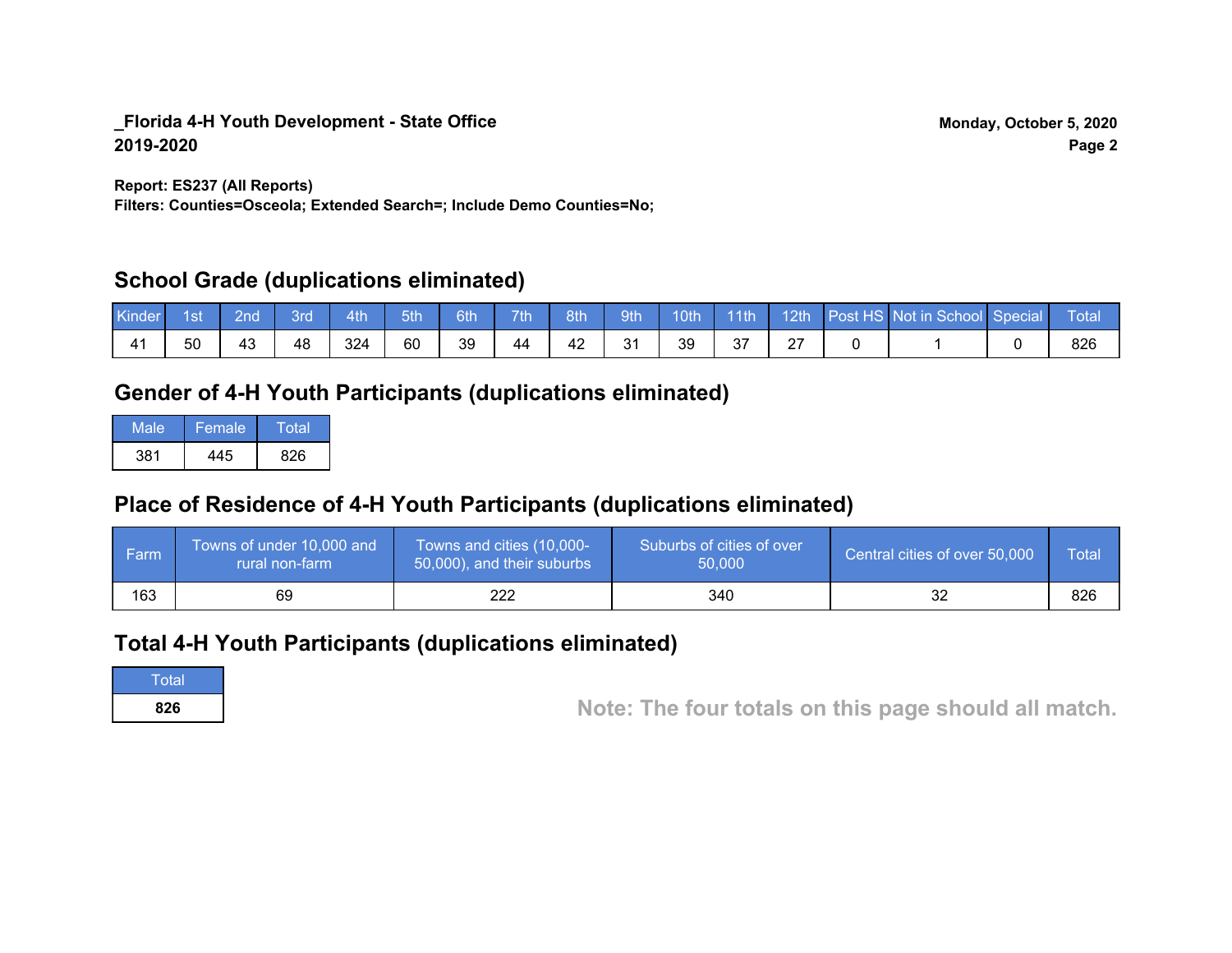**Report: ES237 (All Reports)**

**Filters: Counties=Osceola; Extended Search=; Include Demo Counties=No;**

| <b>ETHNICITY</b>          | <b>TOTAL YOUTH</b> |
|---------------------------|--------------------|
| <b>Hispanic or Latino</b> | 175                |
| Not Hispanic or Latino    | 651                |

Directions: Type in the appropriate numbers for your project. Ethnicity is separate from race. YOu should indicate an ethnicity category for each participant and all racial categories that apply to each participant (i.e. a participant of more than one race would be recorded in each applicable racial category). Ideally, your total participants should equal the total of numbers in your ethicity section. Totals of racial categories will be equal to or greater than your total participants if they all report racial information.

4-H Youth Participants: Any youth taking part in programs provided as a result of action by extension personnel (professional. Paraprofessional. And volunteer). This includes youth participation in programs conducted through 1862, 1890, and 1994 land-grant universities, EFNEP, urban gardening, and other programs that may not actually use the 4-H name and emblem with participants.

| <b>RACE</b>                               | <b>TOTAL YOUTH</b> |
|-------------------------------------------|--------------------|
| American Indian or Alaskan Native         | 0                  |
| Asian                                     | 17                 |
| <b>Black or African American</b>          | 55                 |
| Native Hawaiian or other Pacific Islander | O                  |
| White                                     | 689                |
| Youth Indicating More Than One Race       | 39                 |
| <b>Undetermined</b>                       | 26                 |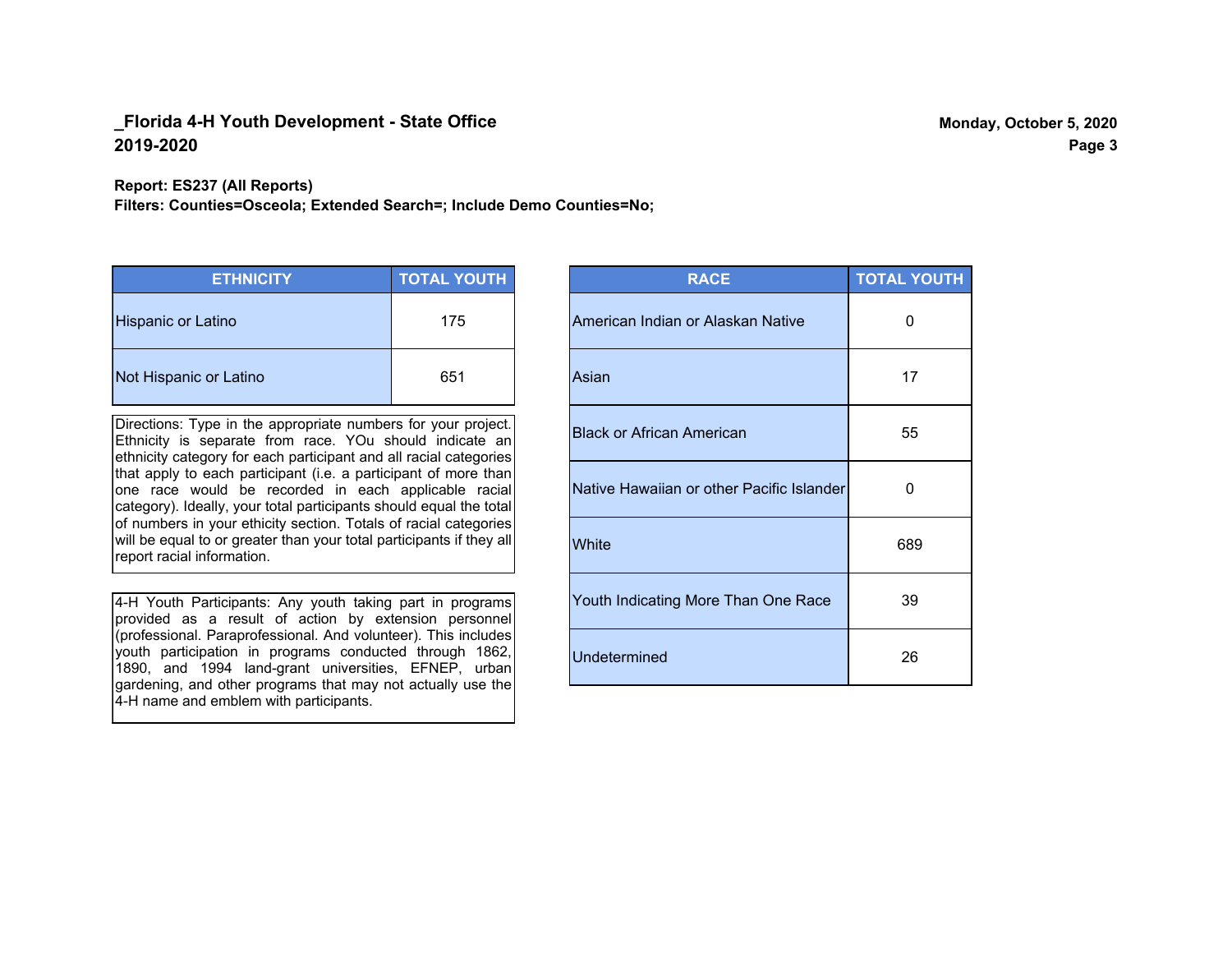**Report: ES237 (All Reports)**

**Filters: Counties=Osceola; Extended Search=; Include Demo Counties=No;**

| Total Number of<br><b>Adult Volunteers</b> | <b>Total Number of</b><br><b>Youth Volunteers</b> | Total |
|--------------------------------------------|---------------------------------------------------|-------|
| 43                                         | 48                                                | 91    |

Adult Volunteer: Unpaid support for the 4-H program by an individual beyond high school age.

Youth Volunteer: Unpaid support for the 4-H program by a person who has not yet graduated from high school.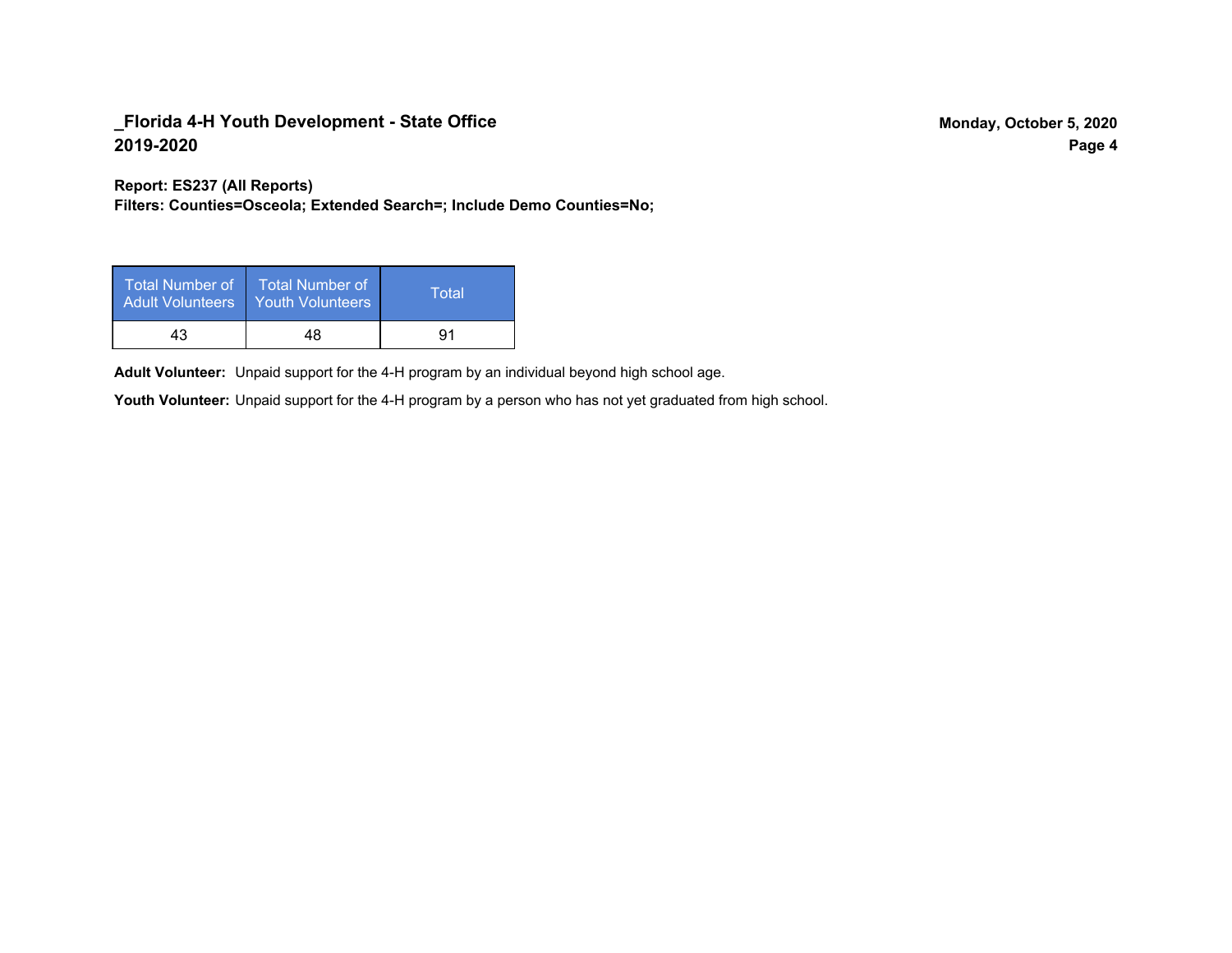#### **Filters: Counties=Osceola; Extended Search=; Include Demo Counties=No; Report: ES237 (All Reports)**

| Ag in the Classroom                              |     |
|--------------------------------------------------|-----|
| : Agriculture Awareness                          | 270 |
| School Enrichment - Agriculture Awareness        | 0   |
| School Enrichment - Pizza Garden                 | 0   |
|                                                  | 270 |
| <b>Animals</b>                                   |     |
| (4-H Cloverbuds- ANIMALS & PETS)-retired project | 3   |
| (CAGED BIRDS) Retired Project                    | 0   |
| (GOATS) Retired Project                          | 0   |
| (GOATS-Pygmy) Retired Project                    | 0   |
| (HORSE-Advanced Horsemanship) Retired Project    | 0   |
| (HORSE - Horsemanship Science) Retired Project   | 0   |
| (LLAMAS AND ALPACAS)-retired project             | 0   |
| (POCKET PETS) Retired Project                    | 0   |
| <b>ANIMAL SCIENCES</b>                           | 0   |
| <b>BEEF</b>                                      | 81  |
| <b>CATS</b>                                      | 3   |
| <b>DAIRY CATTLE</b>                              | 0   |
| <b>DOGS</b>                                      | 11  |
| GOATS (Dairy)                                    | 13  |
| GOATS (Meat)                                     | 17  |
| <b>HORSE</b>                                     | 36  |
| <b>HORSE</b> (Horseless Horse)                   | 1   |
| <b>PETS</b>                                      | 13  |
| <b>POULTRY</b>                                   | 44  |
| <b>RABBITS</b>                                   | 46  |
| <b>SHEEP</b>                                     | 11  |
| <b>SWINE</b>                                     | 108 |
|                                                  | 387 |

# **Biological Sciences** (4-H Cloverbuds-SCIENCE & TECHNOLOGY) Retired Project 0 (Marine/Aquatic- AQUARIUMS) Retired Project 0 (Marine/Aquatic- WETLANDS) Retired Project 0 (Sciences- WINGS) Retired Project 0 (Wildlife - Bats) Retired Project 0 (Wildlife - Butterflies- WINGS) Retired Project 0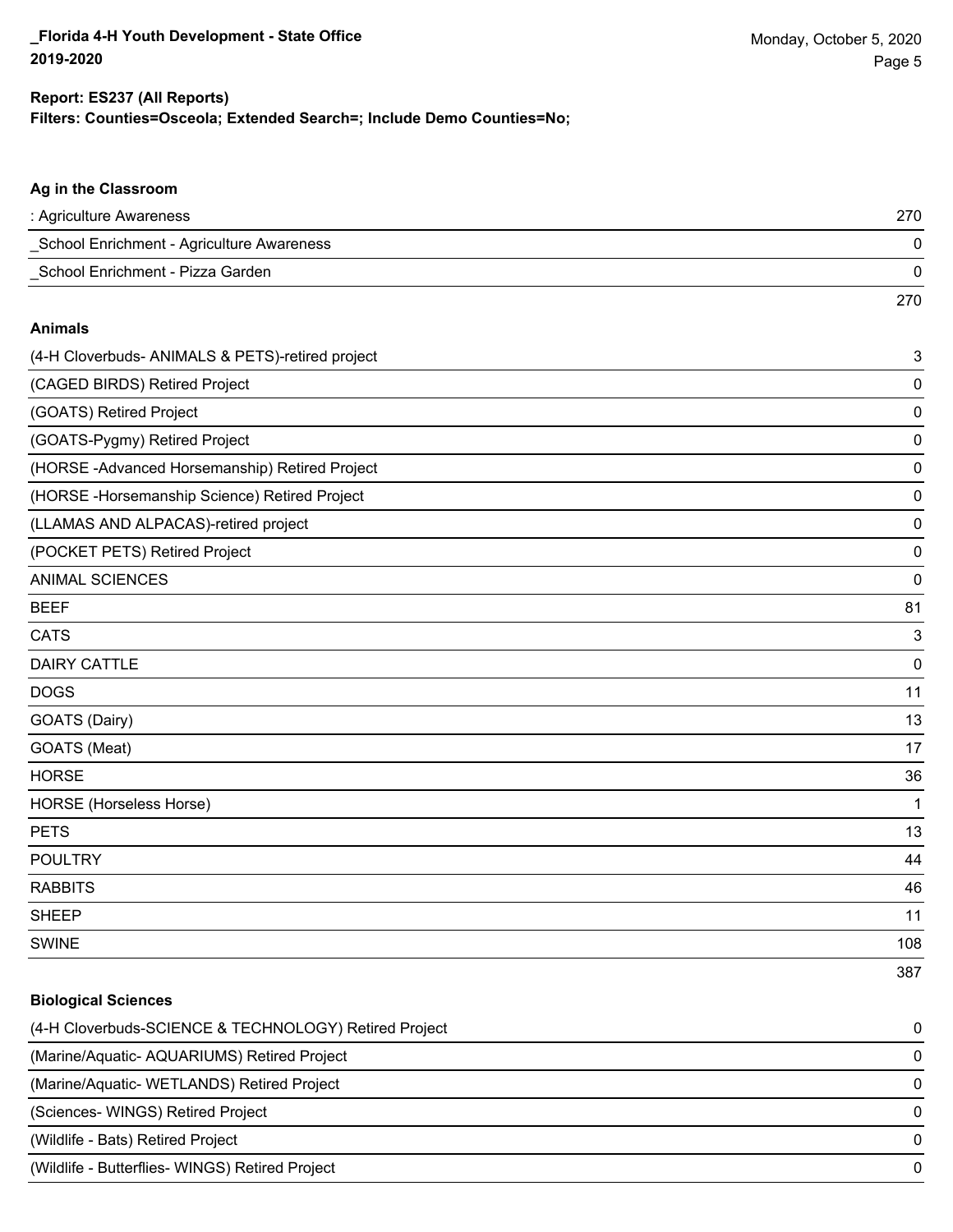#### **Report: ES237 (All Reports)**

**Filters: Counties=Osceola; Extended Search=; Include Demo Counties=No;**

| (Wildlife- BLUEBIRDS) Retired Project                     | 0              |
|-----------------------------------------------------------|----------------|
| : ABCs of ENTOMOLOGY                                      | $\pmb{0}$      |
| : Entomology-Apiary/Beekeeping                            | $\pmb{0}$      |
| : Meat Sciences                                           | $\pmb{0}$      |
| : Natural Sciences                                        | $\pmb{0}$      |
| School Enrichment - Embryology                            | 0              |
| School Enrichment- Natural Sciences                       | $\pmb{0}$      |
| <b>INSECTS (ENTOMOLOGY)</b>                               | $\mathbf 2$    |
| MARINE SCIENCE AND AQUATIC SCIENCES                       | 3              |
| <b>SCIENCE DISCOVERY</b>                                  | 10             |
| <b>VETERINARY SCIENCE</b>                                 | $\overline{2}$ |
|                                                           | 17             |
| <b>Civic Engagement</b>                                   |                |
| (4-H Cloverbuds- CITIZENSHIP)-retired project             | 0              |
| (Citizenship-INTERGENERATIONAL) Retired Project           | 0              |
| <b>CITIZENSHIP</b>                                        | $\sqrt{3}$     |
| CITIZENSHIP-COMMUNITY SERVICE                             | 1              |
| CULTURAL AND GLOBAL EDUCATION                             | 0              |
|                                                           | 4              |
| <b>Communications and Expressive Arts</b>                 |                |
| (4-H Cloverbuds- COMMUNICATIONS) Retired Project          | 0              |
| (4-H Cloverbuds- VISUAL-LEISURE ARTS) Retired Project     | 0              |
| (FILMMAKING) Retired Project                              | $\pmb{0}$      |
| (LEISURE ARTS- Arts & Crafts) Retired Project             | 0              |
| (Leisure Arts- COLLECTIBLES) Retired Project              | 0              |
| (PHOTOGRAPHY) Retired Project                             | 0              |
| (PUBLIC SPEAKING) Retired Project                         | 0              |
| (VISUAL ARTS) Retired Project                             | 0              |
| School Enrichment - 4-H Tropicana Public Speaking Program | 0              |
| COMMUNICATIONS AND PUBLIC SPEAKING                        | 1              |
| <b>EXPRESSIVE ARTS</b>                                    | 1              |
| <b>VISUAL ARTS</b>                                        | 14             |
|                                                           | 16             |
| <b>Community / Volunteer Service</b>                      |                |

(Citizenship-PUBLIC ADVENTURES) Retired Project 0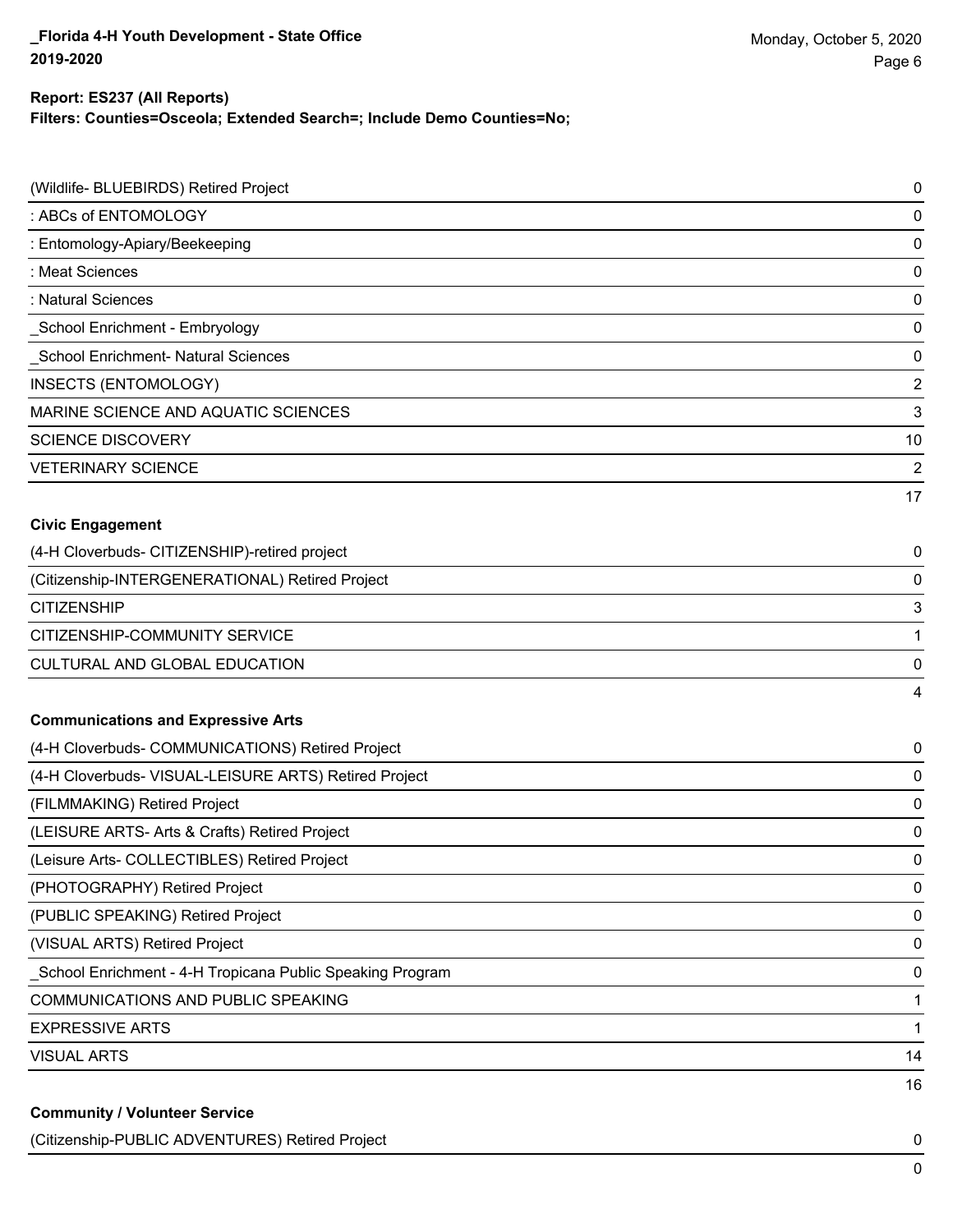#### **Filters: Counties=Osceola; Extended Search=; Include Demo Counties=No; Report: ES237 (All Reports)**

| <b>Consumer and Family Science</b>                           |     |
|--------------------------------------------------------------|-----|
| (4-H Cloverbuds- CLOTHING) Retired project                   | 0   |
| (CHILD DEVELOPMENT Babysitting) Retired Project              | 0   |
| (Clothing - SELECTION) Retired Project                       | 0   |
| (Clothing - SEWING) Retired Project                          | 0   |
| (Clothing-Sewing- QUILTING) Retired Project                  | 0   |
| (CONSUMER EDUCATION AND SHOPPING) Retired Project            | 0   |
| (Human Development - Talking with TJ) Retired Project        | 0   |
| (HUMAN DEVELOPMENT) Retired Project                          | 0   |
| (Human Development-CHOICES) Retired Project                  | 0   |
| (Money Management - FINANCIAL CHAMPIONS) Retired Project     | 0   |
| : Consumer Choices Event                                     | 0   |
| 4-H CLOVERBUDS                                               | 143 |
| Animal Science- ALL ABOUT ANIMALS                            | 0   |
| Animal Sciences- LIVESTOCK JUDGING                           | 0   |
| Animals-PETS/SMALL ANIMALS                                   | 0   |
| CHILD DEVELOPMENT & CHILD CARE                               | 1   |
| Citizenship-SERVICE LEARNING                                 | 0   |
| <b>CLOTHING &amp; SEWING</b>                                 | 20  |
| <b>Exploring Farm Animals</b>                                | 0   |
| Hog-n-Ham Project                                            | 0   |
| Marine Science                                               | 0   |
| <b>MONEY MANAGEMENT</b>                                      | 2   |
| Performing Arts-DANCE/MOVEMENT                               | 0   |
| Pet Pals                                                     | 0   |
| Plant Pals, K-3 (5-8 yrs)                                    | 0   |
| test                                                         | 0   |
| Wildlife - Birds                                             | 0   |
|                                                              | 166 |
| <b>Environmental Education / Earth Sciences</b>              |     |
| (4-H Cloverbuds- ENVIRONMENT-Earth Sciences) Retired Project | 0   |
| : Recycling                                                  | 0   |
| : Water Education                                            | 0   |
| School Enrichment - Project Learning Tree                    | 0   |
| _School Enrichment- Environmental Sciences                   | 0   |

EARTH SCIENCES 6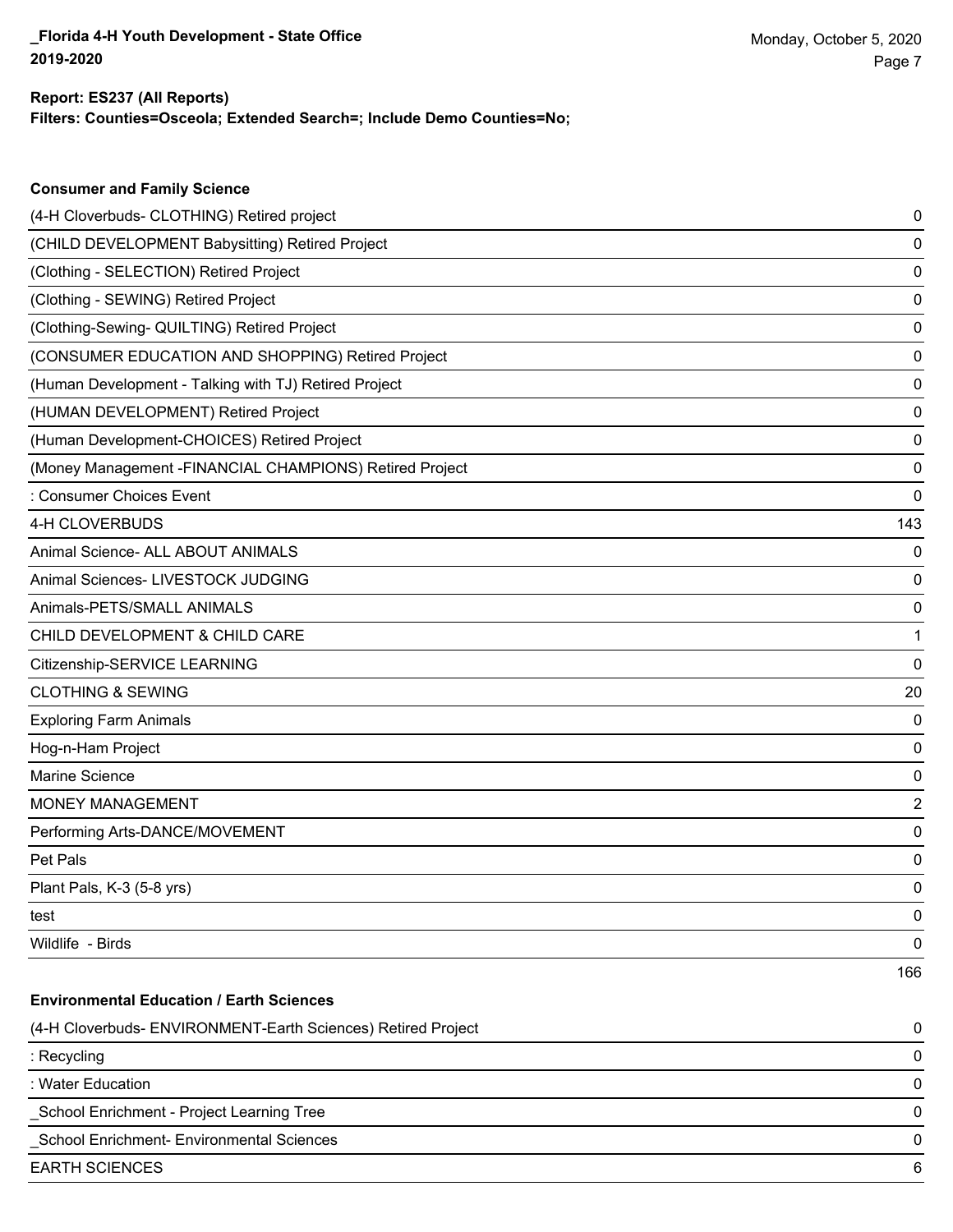#### **Report: ES237 (All Reports)**

**Filters: Counties=Osceola; Extended Search=; Include Demo Counties=No;**

| <b>ENERGY</b>                                         | 0  |
|-------------------------------------------------------|----|
| <b>ENVIRONMENTAL SCIENCES</b>                         | 0  |
| <b>FORESTRY</b>                                       | 0  |
| <b>OUTDOOR EDUCATION</b>                              | 4  |
| SOIL AND WATER SCIENCES                               | 0  |
| <b>SPORTFISHING</b>                                   | 5  |
| <b>SS - SHOOTING SPORTS</b>                           | 1  |
| <b>SS-ARCHERY</b>                                     | 3  |
| SS-HUNTING 10y/o                                      | 0  |
| SS-MUZZLELOADING 12y/o                                | 0  |
| SS-RIFLE, AIR                                         | 1  |
| SS- RIFLE, SMALL BORE                                 | 0  |
| SS-SHOTGUN 10y/o                                      | 0  |
| <b>WILDLIFE &amp; HABITATS</b>                        | 8  |
|                                                       | 28 |
| <b>Foods and Nutrition</b>                            |    |
| (4-H Cloverbuds- FOODS & NUTRITION) Retired Project   | 0  |
| (Food - SPORTS NUTRITION) Retired Project             | 0  |
| (FOOD AND FOOD PRESERVATION SCIENCES) Retired Project | 0  |
| (FOOD PREP AND COOKING) Retired Project               | 0  |

(Food Prep- BREADS & BREADMAKING) Retired Project 0

(Food Prep- DAIRY FOODS) Retired Project 0

(Food Prep- MICROWAVE MAGIC) Retired Project 0

(Food Science- FOOD PRESERVATION) Retired Project 0 \_School Enrichment - Up for the Challenge 0

\_School Enrichment - YUM 0

\_School Enrichment - YUMMEE 0

\_School Enrichment- Nutrition 0

FOOD & NUTRITION 16

#### **Health**

| (Health-HEALTH ROCKS) Retired Project       |   |
|---------------------------------------------|---|
| (HEALTH: PHYSICAL ACTIVITY) Retired Project | 0 |
| : Healthy Living                            |   |
| PERSONAL WELL BEING                         |   |
|                                             |   |

16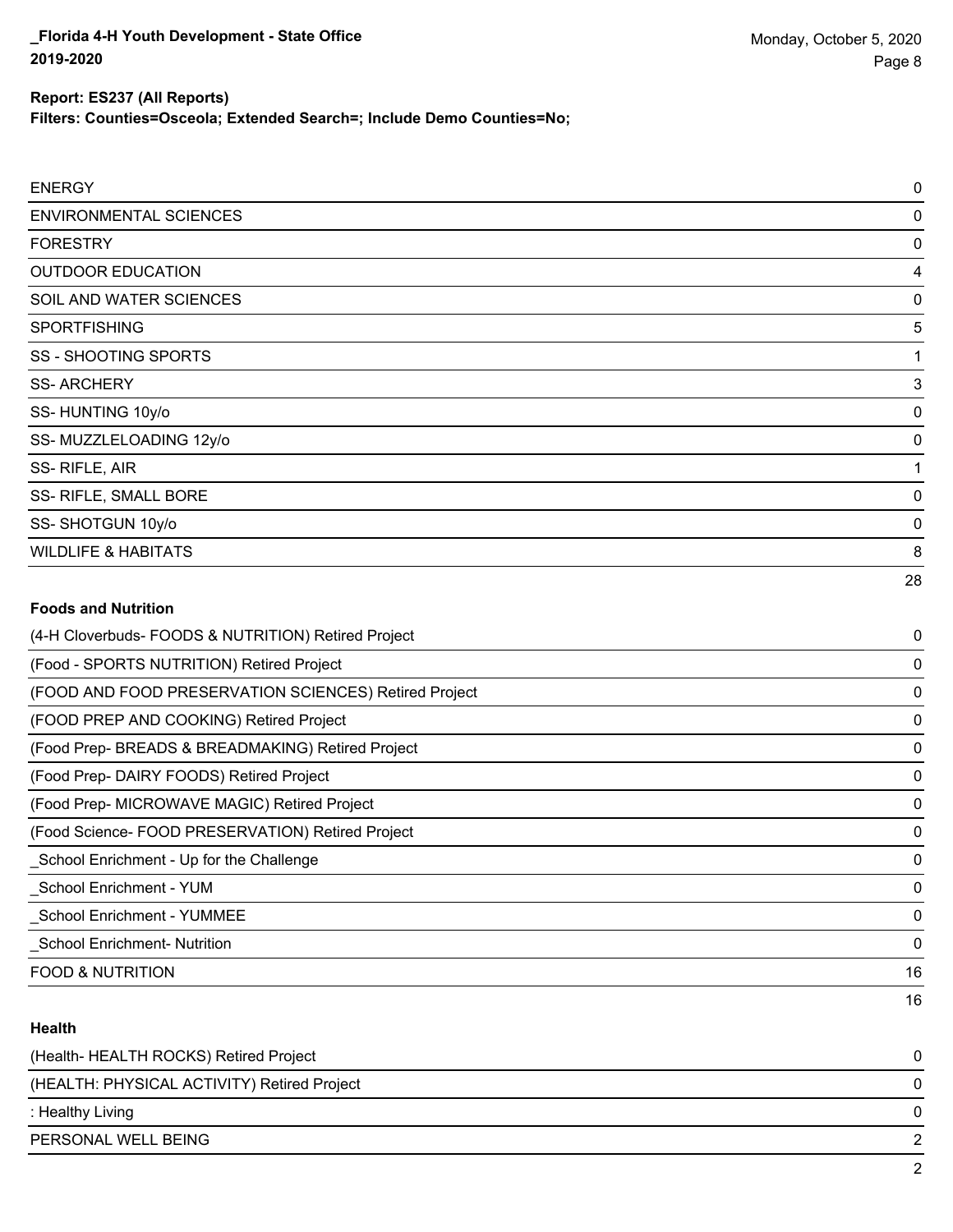#### **Report: ES237 (All Reports)**

**Filters: Counties=Osceola; Extended Search=; Include Demo Counties=No;**

| <b>Leadership and Personal Development</b>                 |    |
|------------------------------------------------------------|----|
| (4-H Cloverbuds- LEADERSHIP) Retired Project               | 0  |
| (4-H Cloverbuds_DISCOVERY Projects) Retired Project        | 0  |
| (Home Environment- CHANGING SPACES) Retired Project        | 0  |
| (Plant Sciences - Mowing for Money) Retired Project        | 0  |
| (Workforce Prep- CAREER DEVELOPMENT) Retired Project       | 0  |
| (Workforce Prep- ENTREPRENEURSHIP) Retired Project         | 0  |
| : Character Education                                      | 0  |
| : Personal Development                                     | 0  |
| <b>EXPLORING 4-H</b>                                       | 11 |
| LEADERSHIP DEVELOPMENT                                     | 1  |
| <b>WORKPLACE PREPARATION</b>                               | 1  |
|                                                            | 13 |
| <b>Personal Safety</b>                                     |    |
| (Health and Safety- ATV SAFETY) Retired Project            | 0  |
| (Health- EMERGENCY PREPARDNESS) Retired Project            | 0  |
| <b>ATV SAFETY</b>                                          | 0  |
| <b>SAFETY</b>                                              | 0  |
|                                                            | 0  |
| <b>Physical Sciences</b>                                   |    |
| (ASTRONOMY) Retired Project                                | 0  |
| : Weather and Climate                                      | 0  |
| <b>AEROSPACE</b>                                           | 10 |
|                                                            | 10 |
| <b>Plant Science</b>                                       |    |
| (4-H Cloverbuds- PLANT SCIENCES-Gardening) Retired Project | 0  |
| (GROWING CITRUS) Retired Project                           | 1  |
| (Plant Sciences-GARDENING) Retired Project                 | 0  |
| (Plants - Gardening - FLOWERS) Retired Project             | 0  |
| (Plants - Gardening - VEGETABLES) Retired Project          | 0  |
| (Plants - Gardening-CONTAINER GARDENING) Retired Project   | 0  |

\_School Enrichment- Gardening and Plants 0

**GARDENING AND PLANTS** 7

GARDENING AND PLANTS: JR MASTER GARDENER 0